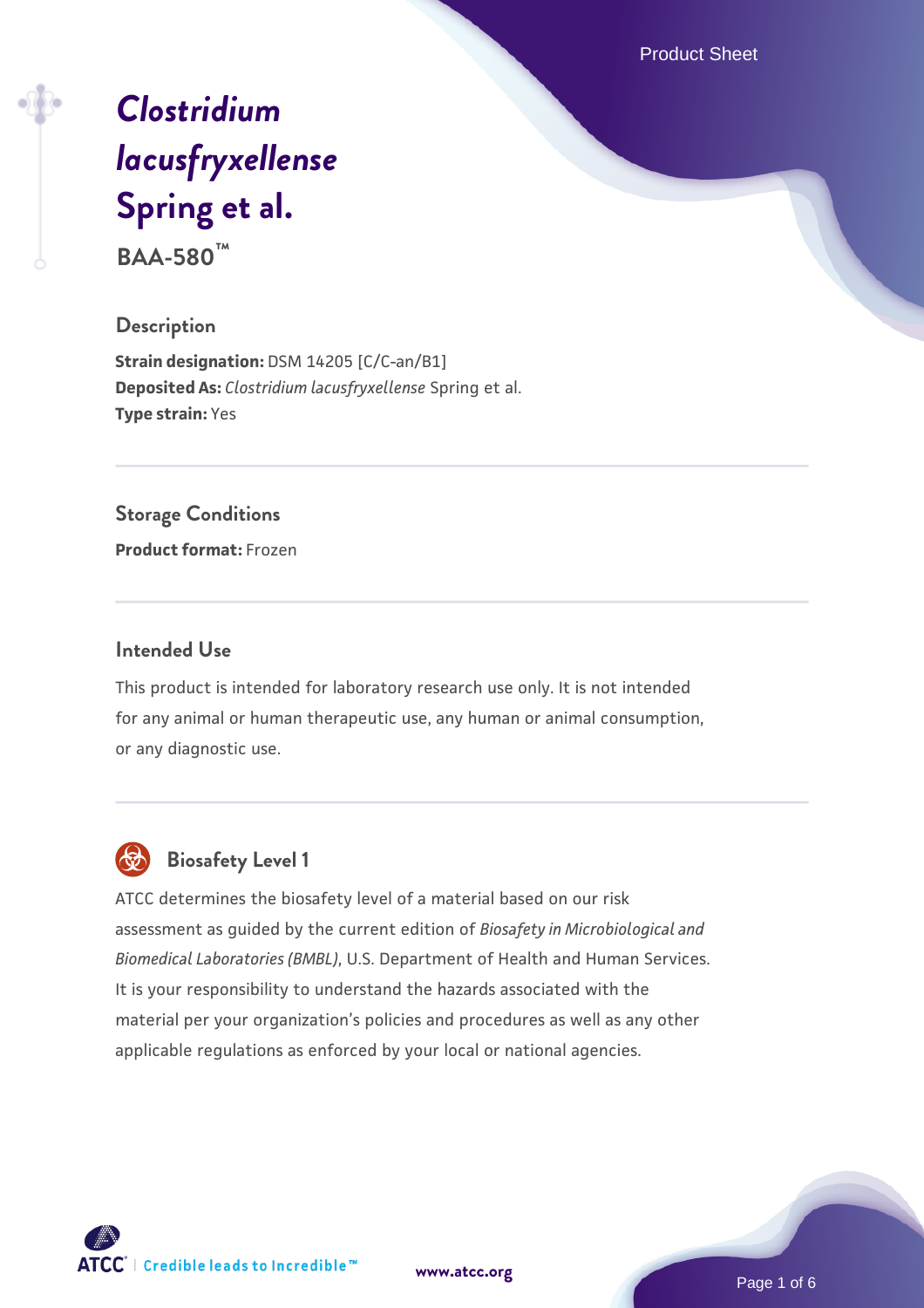## **[Clostridium lacusfryxellense](https://www.atcc.org/products/baa-580) [Spring et al.](https://www.atcc.org/products/baa-580)** Product Sheet **BAA-580**

ATCC highly recommends that appropriate personal protective equipment is always used when handling vials. For cultures that require storage in liquid nitrogen, it is important to note that some vials may leak when submersed in liquid nitrogen and will slowly fill with liquid nitrogen. Upon thawing, the conversion of the liquid nitrogen back to its gas phase may result in the vial exploding or blowing off its cap with dangerous force creating flying debris. Unless necessary, ATCC recommends that these cultures be stored in the vapor phase of liquid nitrogen rather than submersed in liquid nitrogen.

## **Certificate of Analysis**

For batch-specific test results, refer to the applicable certificate of analysis that can be found at www.atcc.org.

## **Growth Conditions**

**Medium:**  [ATCC Medium 1490: Modified chopped meat medium](https://www.atcc.org/-/media/product-assets/documents/microbial-media-formulations/1/4/9/0/atcc-medium-1490.pdf?rev=02c6e1848df74494b915ed6838f7995e) **Temperature:** 10°C **Atmosphere:** Anaerobic

## **Handling Procedures**

1. This culture must be propagated under strictly anaerobic, conditions (*see below*).

2. Open the frozen vial and immediately place the vial under a stream of sterile gas, to maintain anaerobicity.

3. Under anaerobic conditions, withdraw the cell suspension from the vial and

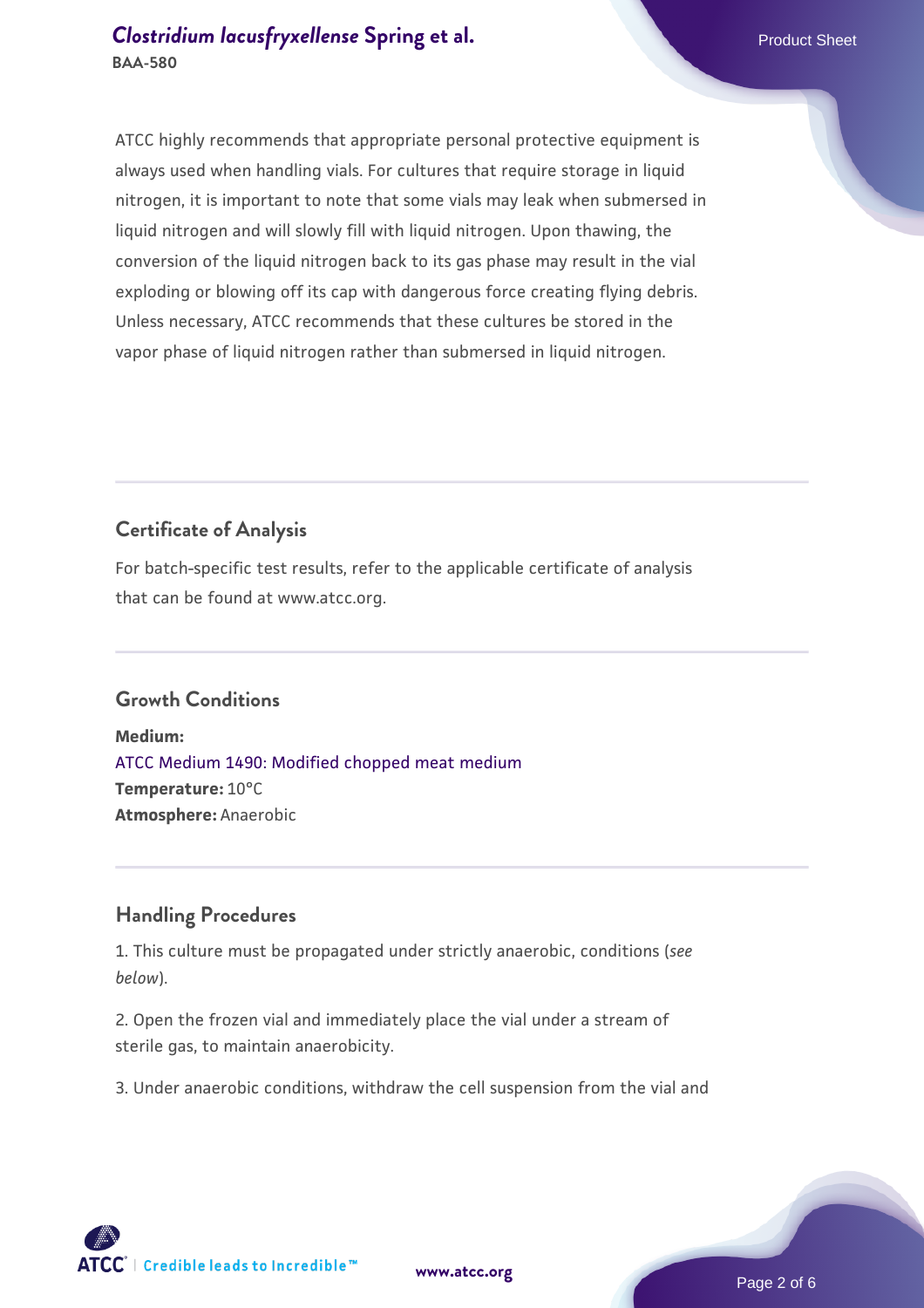transfer it to a single test tube of ATCC #1490 broth.

4. A second broth tube, a slant and a pre-reduced blood plate may be inoculated with 0.1 ml each of the cell suspension. Also inoculate a nonselective plate and tube of broth to test for the presence of aerobic contaminates.

5. Incubate tubes and plate under anaerobic conditions at 10°C. Incubate aerobic plate(s) and broth tube(s) at  $30^{\circ}$ C.

6. Within 7 to 10 days, growth is evident by turbidity in broth and in the inoculum at the base of the slant. No growth should occur on blood agar plates incubated aerobically.

#### ANAEROBIC CONDITIONS:

 Anaerobic conditions for transfer may be obtained by either of the following:

· Use of an anaerobic gas chamber, or

· Placement of test tubes under a gassing cannula system hooked to anaerobic gas.

 Anaerobic conditions for incubation may be obtained by any of the following:

· Loose screw caps on test tubes in anaerobic chamber,

· Loose screw caps on test tubes in an activated anaerobic gas pack jar, or

· Use of sterile butyl rubber stoppers on test tubes so that an anaerobic gas headspace is retained.

#### **Notes**

Always use freshly prepared pre-reduced media or pre-reduced media that has been previously prepared but stored under anaerobic conditions. Resazurin in the media is a color indicator for anaerobic conditions.

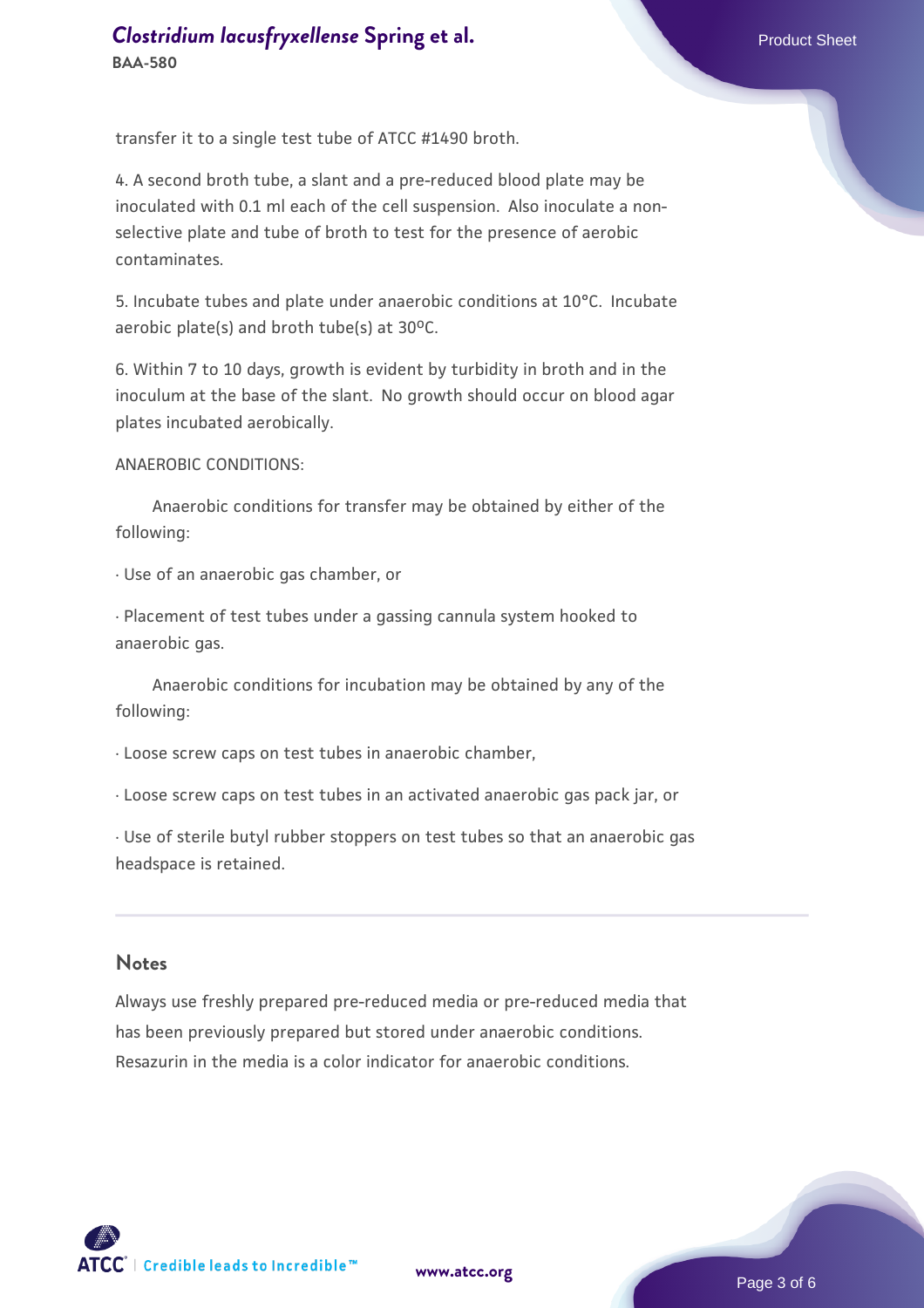## **[Clostridium lacusfryxellense](https://www.atcc.org/products/baa-580) [Spring et al.](https://www.atcc.org/products/baa-580)** Product Sheet **BAA-580**

Observance of pink color in medium before use or during incubation shows anaerobic conditions have not been met and oxidation has occurred. Medium should be discarded.

### **Material Citation**

If use of this material results in a scientific publication, please cite the material in the following manner: *Clostridium lacusfryxellense* Spring et al. (ATCC BAA-580)

#### **References**

References and other information relating to this material are available at www.atcc.org.

#### **Warranty**

The product is provided 'AS IS' and the viability of ATCC® products is warranted for 30 days from the date of shipment, provided that the customer has stored and handled the product according to the information included on the product information sheet, website, and Certificate of Analysis. For living cultures, ATCC lists the media formulation and reagents that have been found to be effective for the product. While other unspecified media and reagents may also produce satisfactory results, a change in the ATCC and/or depositor-recommended protocols may affect the recovery, growth, and/or function of the product. If an alternative medium formulation or reagent is used, the ATCC warranty for viability is no longer valid. Except as expressly set forth herein, no other warranties of any kind are provided, express or implied, including, but not limited to, any implied warranties of merchantability, fitness for a particular purpose, manufacture according to cGMP standards, typicality, safety, accuracy, and/or



**[www.atcc.org](http://www.atcc.org)**

Page 4 of 6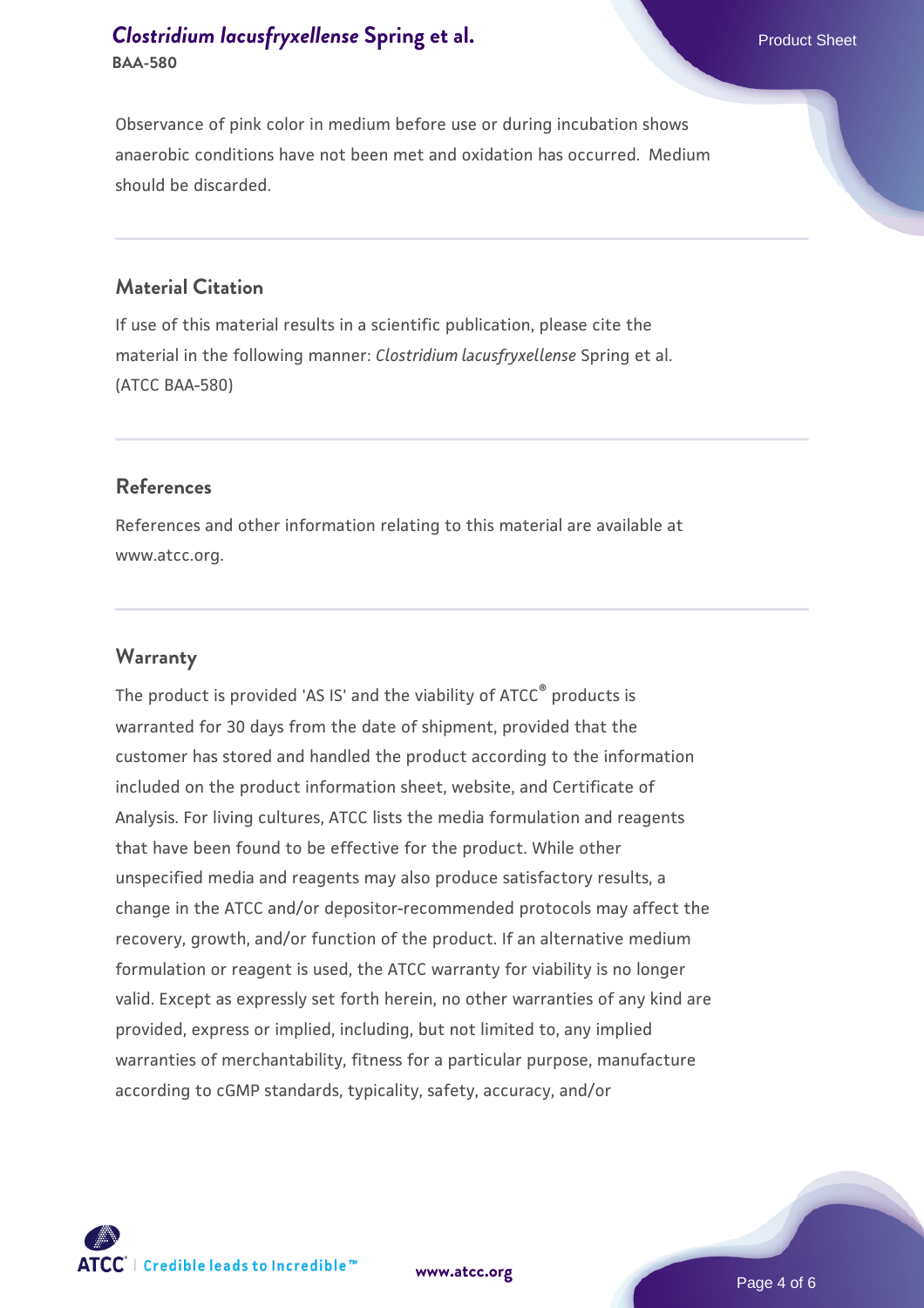#### **[Clostridium lacusfryxellense](https://www.atcc.org/products/baa-580) [Spring et al.](https://www.atcc.org/products/baa-580)** Product Sheet **BAA-580**

noninfringement.

### **Disclaimers**

This product is intended for laboratory research use only. It is not intended for any animal or human therapeutic use, any human or animal consumption, or any diagnostic use. Any proposed commercial use is prohibited without a license from ATCC.

While ATCC uses reasonable efforts to include accurate and up-to-date information on this product sheet, ATCC makes no warranties or representations as to its accuracy. Citations from scientific literature and patents are provided for informational purposes only. ATCC does not warrant that such information has been confirmed to be accurate or complete and the customer bears the sole responsibility of confirming the accuracy and completeness of any such information.

This product is sent on the condition that the customer is responsible for and assumes all risk and responsibility in connection with the receipt, handling, storage, disposal, and use of the ATCC product including without limitation taking all appropriate safety and handling precautions to minimize health or environmental risk. As a condition of receiving the material, the customer agrees that any activity undertaken with the ATCC product and any progeny or modifications will be conducted in compliance with all applicable laws, regulations, and guidelines. This product is provided 'AS IS' with no representations or warranties whatsoever except as expressly set forth herein and in no event shall ATCC, its parents, subsidiaries, directors, officers, agents, employees, assigns, successors, and affiliates be liable for indirect, special, incidental, or consequential damages of any kind in connection with or arising out of the customer's use of the product. While reasonable effort is made to ensure authenticity and reliability of materials on deposit, ATCC is not liable for damages arising from the misidentification or misrepresentation of such materials.

Please see the material transfer agreement (MTA) for further details regarding the use of this product. The MTA is available at www.atcc.org.



**[www.atcc.org](http://www.atcc.org)**

Page 5 of 6